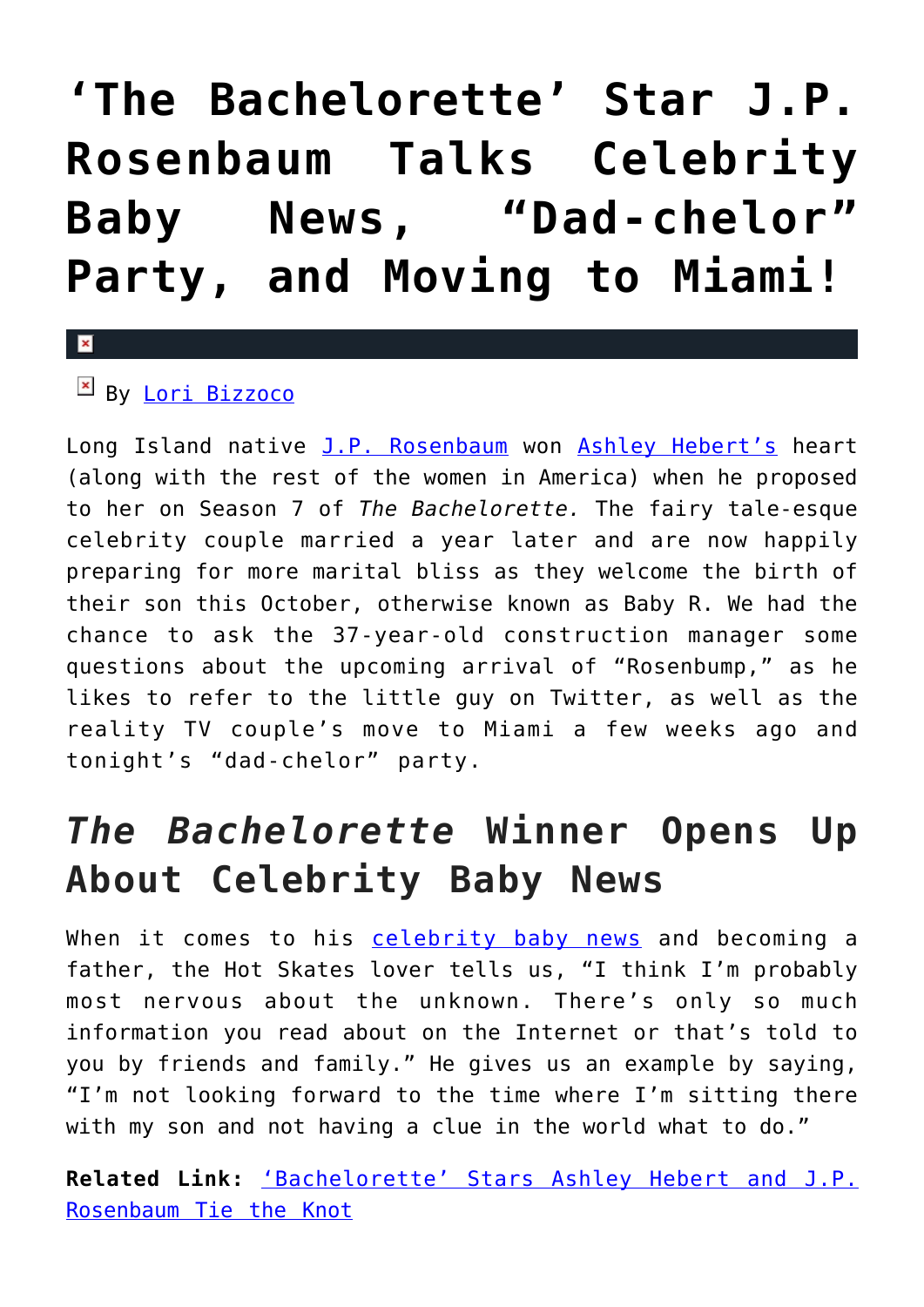Understandable, given that the proud parents-to-be are choosing to "go at it alone" when it comes to taking care of the baby. The DIY dad tells us that they have a good support system in Miami and they will have family visiting in the beginning. "Ashley's mom will be coming down for two weeks after the baby is born, and my parents will also be around for at least a week."

Rosenbaum confirms that the Miami locals will follow some of the Jewish traditions when it comes to the birth. "We've already decided to give the baby a middle name using the initial of a family member who has passed," he says in our exclusive celebrity interview. The reality TV star also tells us that they will definitely be having a Bris. "Chris Harrison is gonna be our moyel," Rosenbaum half-jokes. Given that the *Bachelor* host officiated their wedding, one never knows if he's kidding or not!

**Related Link:** [Ashley Hebert and J.P. Rosenbaum Celebrate](http://cupidspulse.com/ashley-hebert-and-jp-rosenbaum-celebrate-holiday-traditions-with-christmas-and-hanukkah/) [Holiday Traditions Together](http://cupidspulse.com/ashley-hebert-and-jp-rosenbaum-celebrate-holiday-traditions-with-christmas-and-hanukkah/)

But there was no joking around when it came to keeping tightlipped on possible names for Baby R. "Ash has her favorite, and I have mine," the dad-to-be shares. "I'm pretty sure her choice is going to beat out mine. At least I'll get dibs on picking the Hebrew name!"

In celebration of their celebrity baby news and to help calm Rosenbaum's nerves a little, Mike's Hard Lemonade is throwing the reality star a "Dad-chelor" party tonight on a gorgeous rooftop in NY. "This is my first Dad-chelor party experience, and I'm excited to get together with everyone for an evening of poker," the Herricks alum says. " We've got our own dealer, lots of food, and of course, Mike's Hard Lemonade, for a night of male bonding."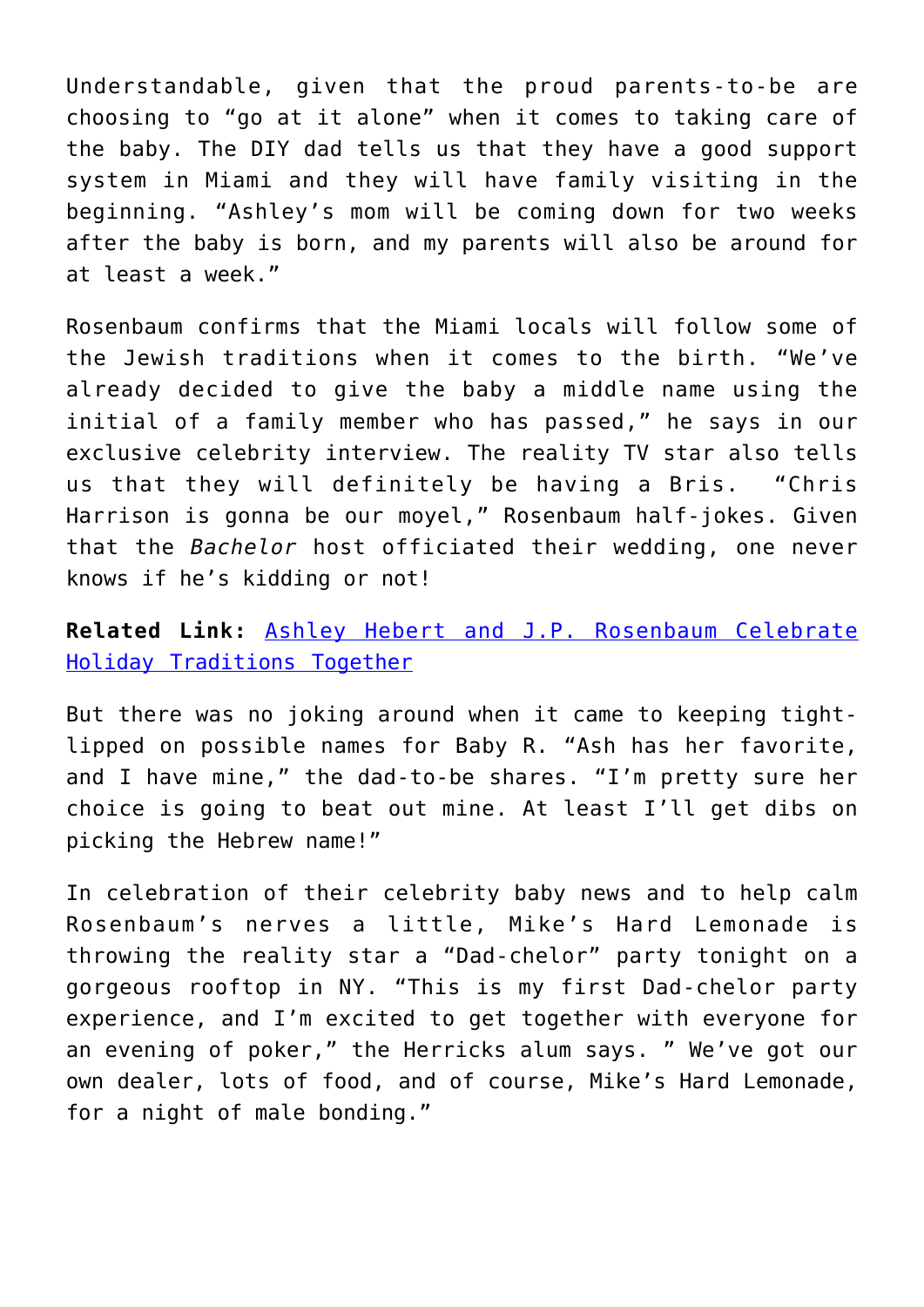

J.P. Rosenbaum will celebrate his Dad-chelor party with Mike's Hard Lemonade.

Rosenbaum will be celebrating the evening with his father, brother, and a few close friends, including Mikey McLean, who is also from *The Bachelorette* Season 7. He adds, "It's more than just a last night out  $-$  it's a way to celebrate my entry into parenthood."



J.P. Rosenbaum having fun at his Dad-chelor party.